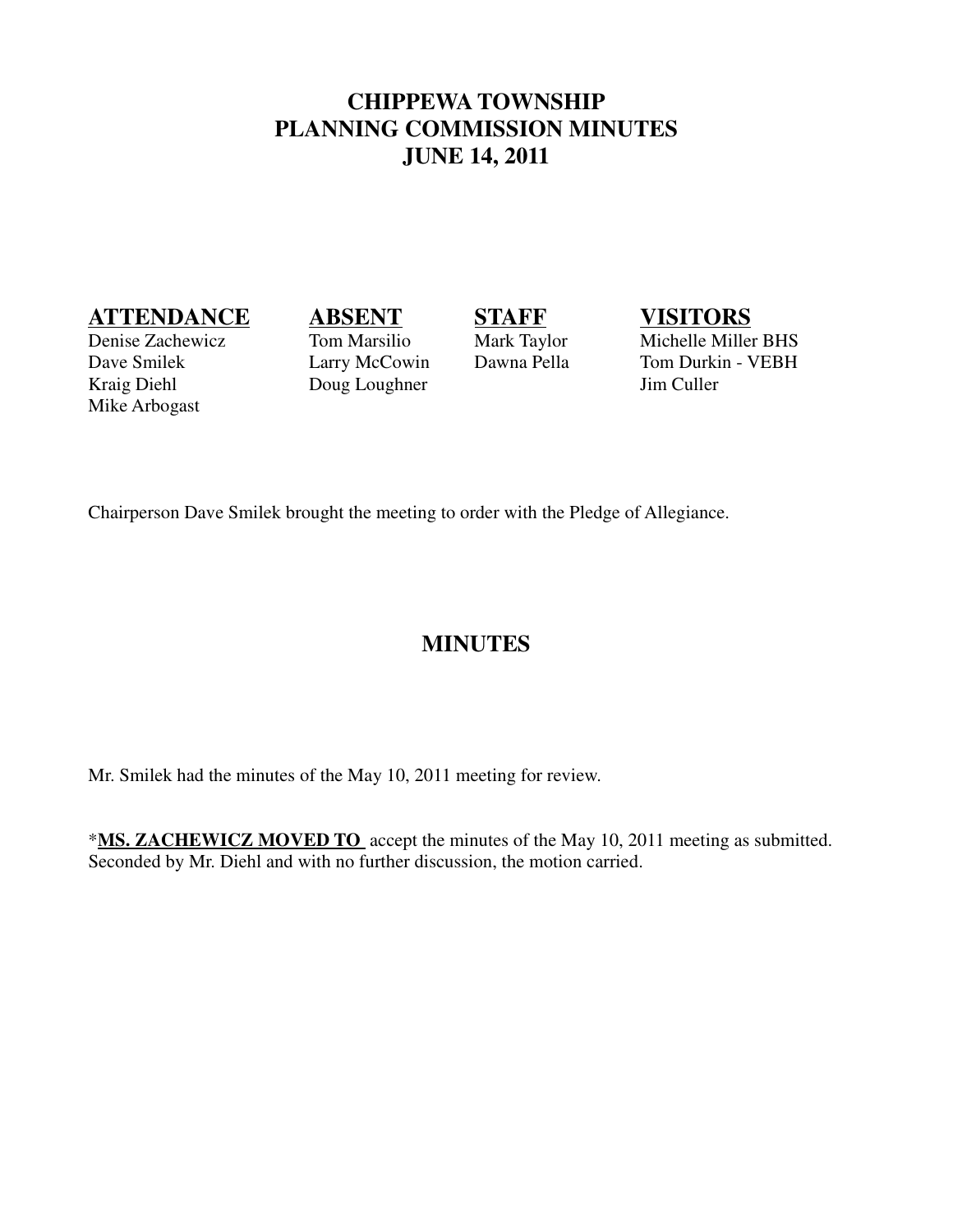# **CHIPPEWA TOWNSHIP PLANNING COMMISSION PAGE 2 JUNE 14, 2011**

## **ITEMS FOR DISCUSSION**

**1. WOODWARD LOT REVISION -** Mr. Taylor stated that this is a side lot addition on Achortown Road. Mr. Woodward wants to do this prior to the sale of the orchard. This was reviewed by Craig Baker and had only 1 comment which was clarified through DEP and with the Township.

There are no outstanding issues or items that need to be addressed; therefore, Mr. Taylor would recommend approval.

**\*MR. DIEHL MOVED TO** recommend to the Supervisors approval of the Woodward Lot Revision. Seconded by Mr. Arbogast, the motion carried unanimously.

**2. BLACKHAWK SCHOOL DISTRICT - HIGHLAND MIDDLE SCHOOL -** Michelle Miller was in attendance to field any questions the Planning Commission had in regard to the Preliminary/Final Plan Submission - Review #2.

Mr. Culler made a few comments: The applicant requested a waiver to permit the existing vegetation to serve as a buffer, and he felt that it was a reasonable request since there is a substantial tree buffering at the southwest property boundary.

The applicant also needs to indicate and identify drainage areas, and provide storm sewer calculations in the stormwater report, as well as identifying on the plans the correct right-of-way width on Shenango Rd.

**\*MS ZACHEWICZ MOVED TO** recommend to the Supervisors approval of the Blackhawk School District - Highland Middle School improvements contingent upon Mr. Culler's comments being addressed and allowing the natural buffer to stay. Seconded by Mr. Diehl, the motion carried unanimously.